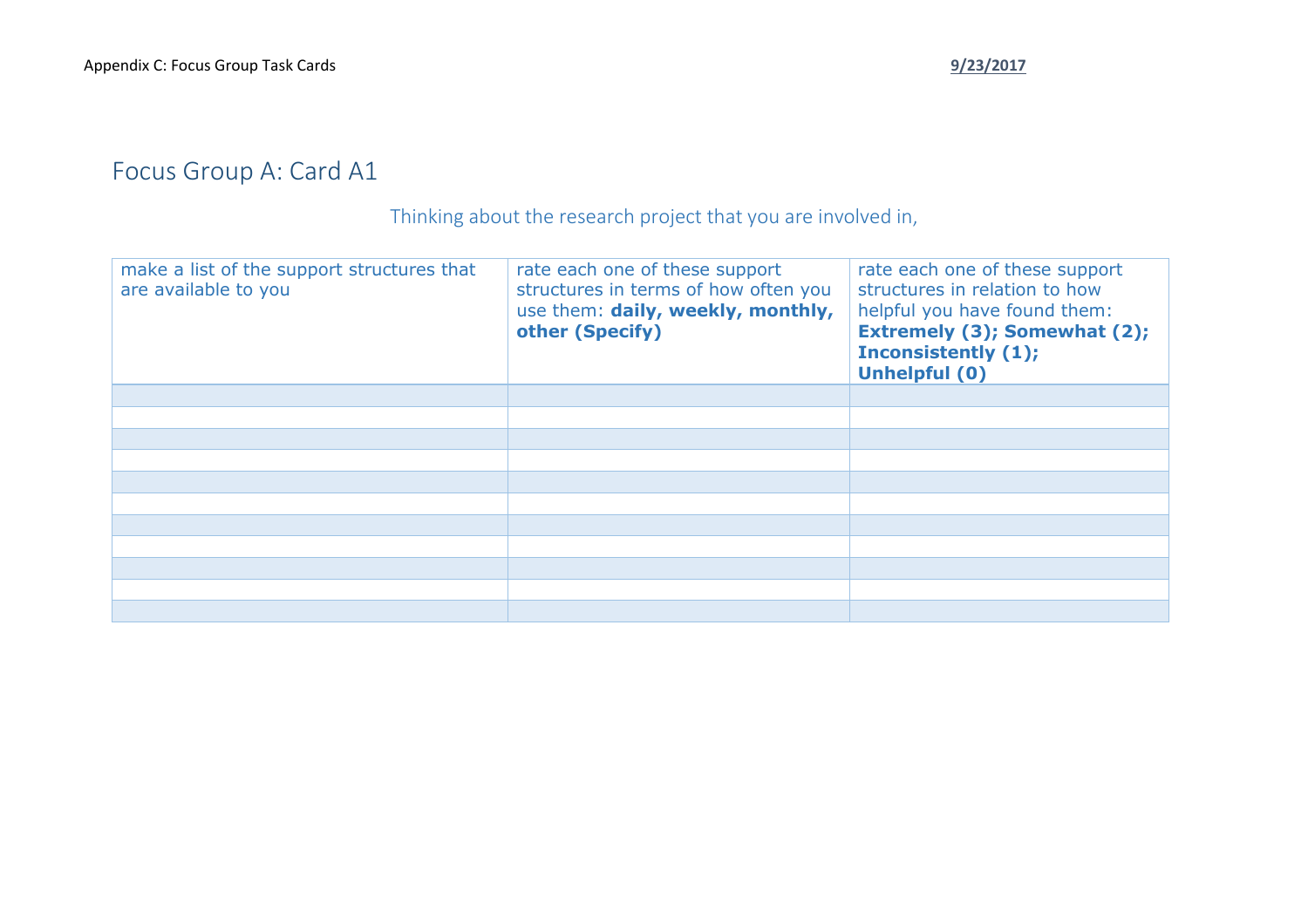## Focus Group A: to what extent to do you agree with the following statements

| The role of an undergraduate dissertation supervisor is to | The success of my research project depends entirely on    |
|------------------------------------------------------------|-----------------------------------------------------------|
| guide me through the process of my research project        | the quality of the supervision that I receive             |
| It is important that my supervisor should be an expert in  | It is important that my supervisor should be an expert on |
| the broad area of my research                              | the specific topic that I am researching                  |
|                                                            |                                                           |

(Strongly agree; Somewhat agree, Disagree)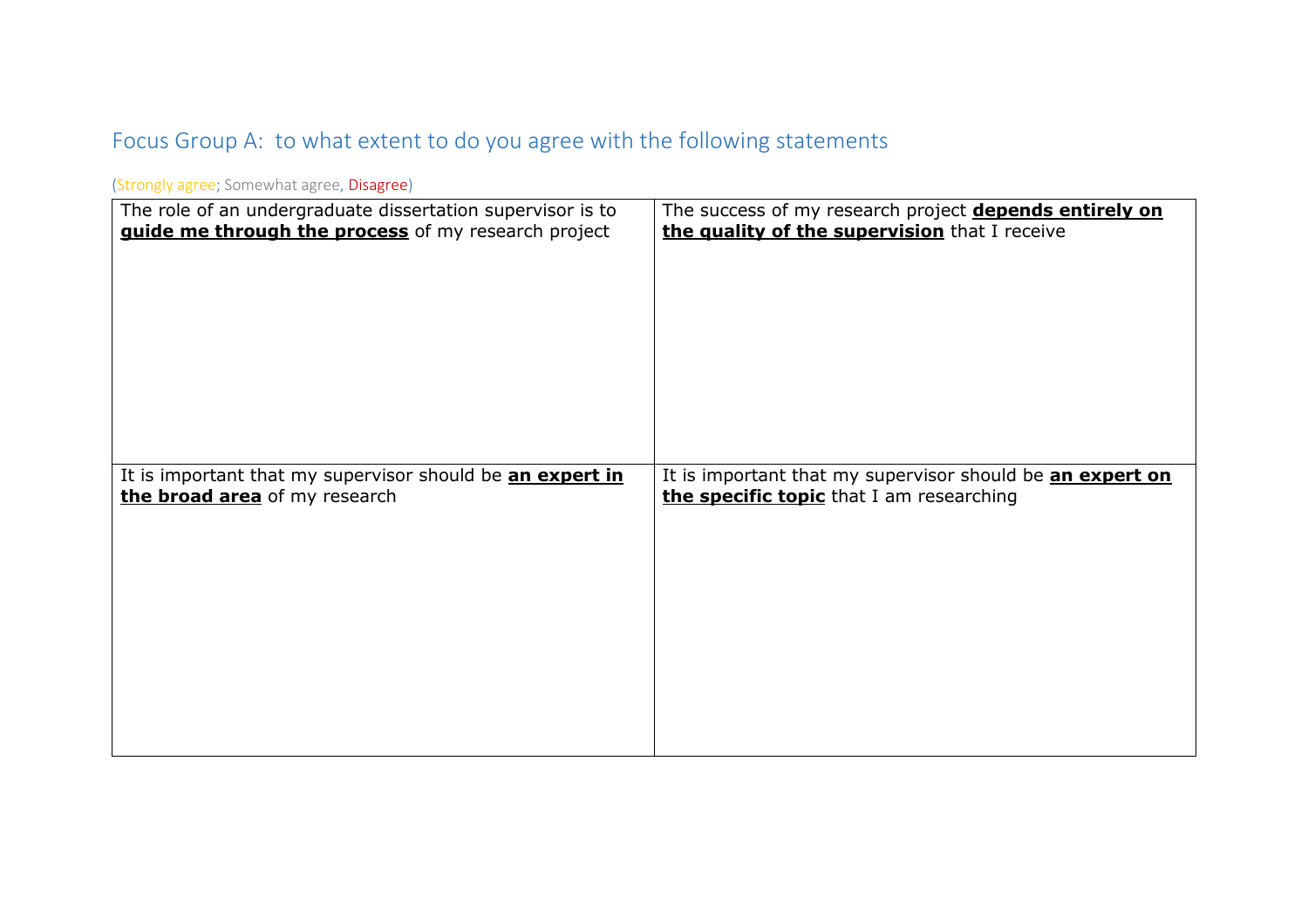## Focus Group A: to what extent to do you agree with the following statements

| It is possible to undertake a research project with no input                                  | It is my responsibility to <b>maintain progress</b> on my            |
|-----------------------------------------------------------------------------------------------|----------------------------------------------------------------------|
| from a supervisor                                                                             | research                                                             |
|                                                                                               |                                                                      |
|                                                                                               |                                                                      |
|                                                                                               |                                                                      |
|                                                                                               |                                                                      |
|                                                                                               |                                                                      |
|                                                                                               |                                                                      |
|                                                                                               |                                                                      |
|                                                                                               |                                                                      |
|                                                                                               |                                                                      |
| It is my responsibility to <i>identify the type of support</i> that<br>I need for my research | The success of my research project depends entirely on<br>my efforts |
|                                                                                               |                                                                      |
|                                                                                               |                                                                      |
|                                                                                               |                                                                      |
|                                                                                               |                                                                      |
|                                                                                               |                                                                      |
|                                                                                               |                                                                      |
|                                                                                               |                                                                      |
|                                                                                               |                                                                      |
|                                                                                               |                                                                      |
|                                                                                               |                                                                      |
|                                                                                               |                                                                      |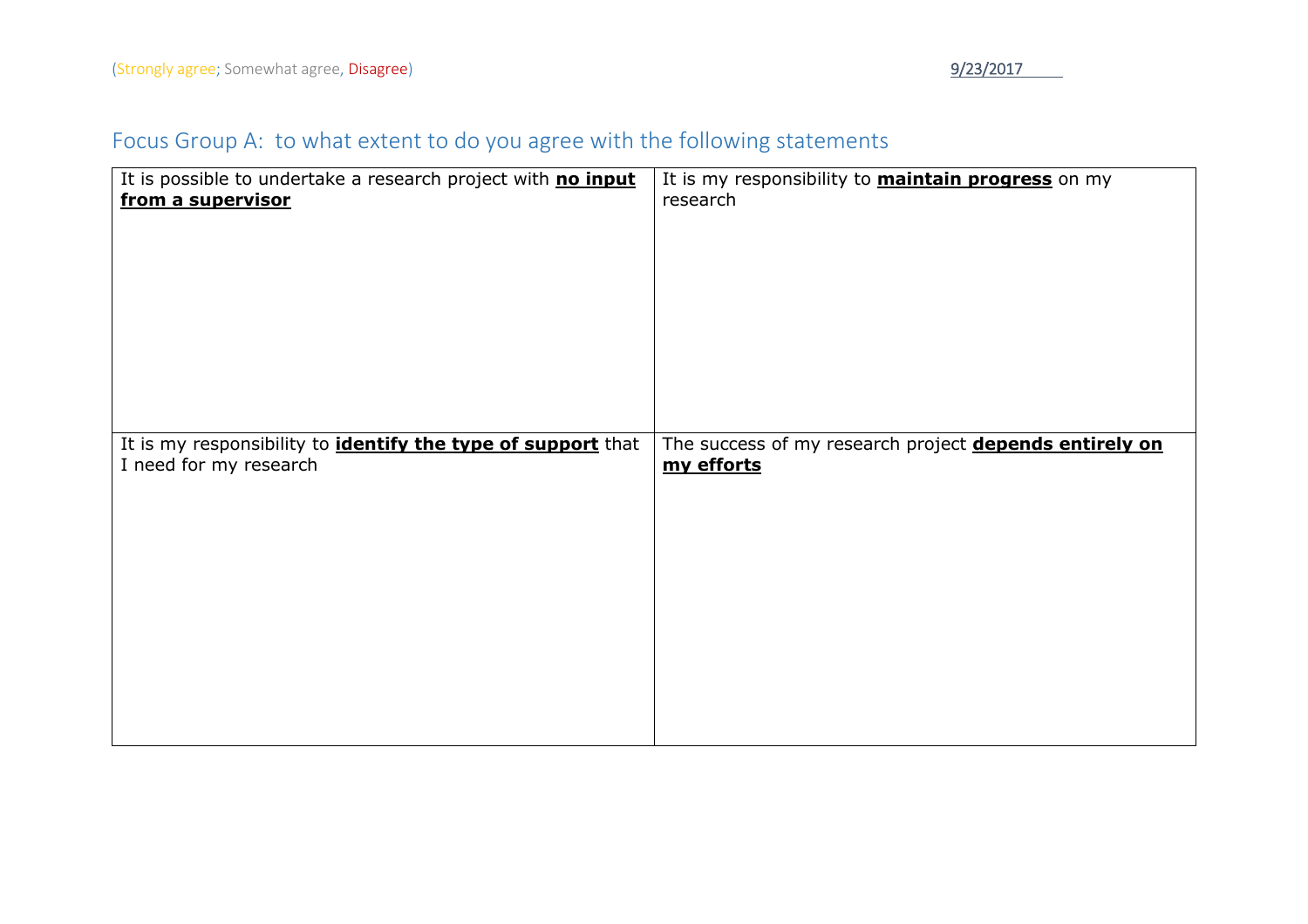## Focus Group B: Card A2

| make a list of the support structures that<br>are available to your undergraduate<br>research students | rate each one of these support<br>structures in terms of how often you<br>expect students to use them: daily,<br>weekly, monthly, other (Specify) | rate each of these support<br>structures in relation to how<br>helpful you expect students to find<br>them: Extremely (3); Somewhat<br>(2); Inconsistently (1);<br><b>Unhelpful (0)</b> |
|--------------------------------------------------------------------------------------------------------|---------------------------------------------------------------------------------------------------------------------------------------------------|-----------------------------------------------------------------------------------------------------------------------------------------------------------------------------------------|
|                                                                                                        |                                                                                                                                                   |                                                                                                                                                                                         |
|                                                                                                        |                                                                                                                                                   |                                                                                                                                                                                         |
|                                                                                                        |                                                                                                                                                   |                                                                                                                                                                                         |
|                                                                                                        |                                                                                                                                                   |                                                                                                                                                                                         |
|                                                                                                        |                                                                                                                                                   |                                                                                                                                                                                         |
|                                                                                                        |                                                                                                                                                   |                                                                                                                                                                                         |
|                                                                                                        |                                                                                                                                                   |                                                                                                                                                                                         |
|                                                                                                        |                                                                                                                                                   |                                                                                                                                                                                         |
|                                                                                                        |                                                                                                                                                   |                                                                                                                                                                                         |
|                                                                                                        |                                                                                                                                                   |                                                                                                                                                                                         |
|                                                                                                        |                                                                                                                                                   |                                                                                                                                                                                         |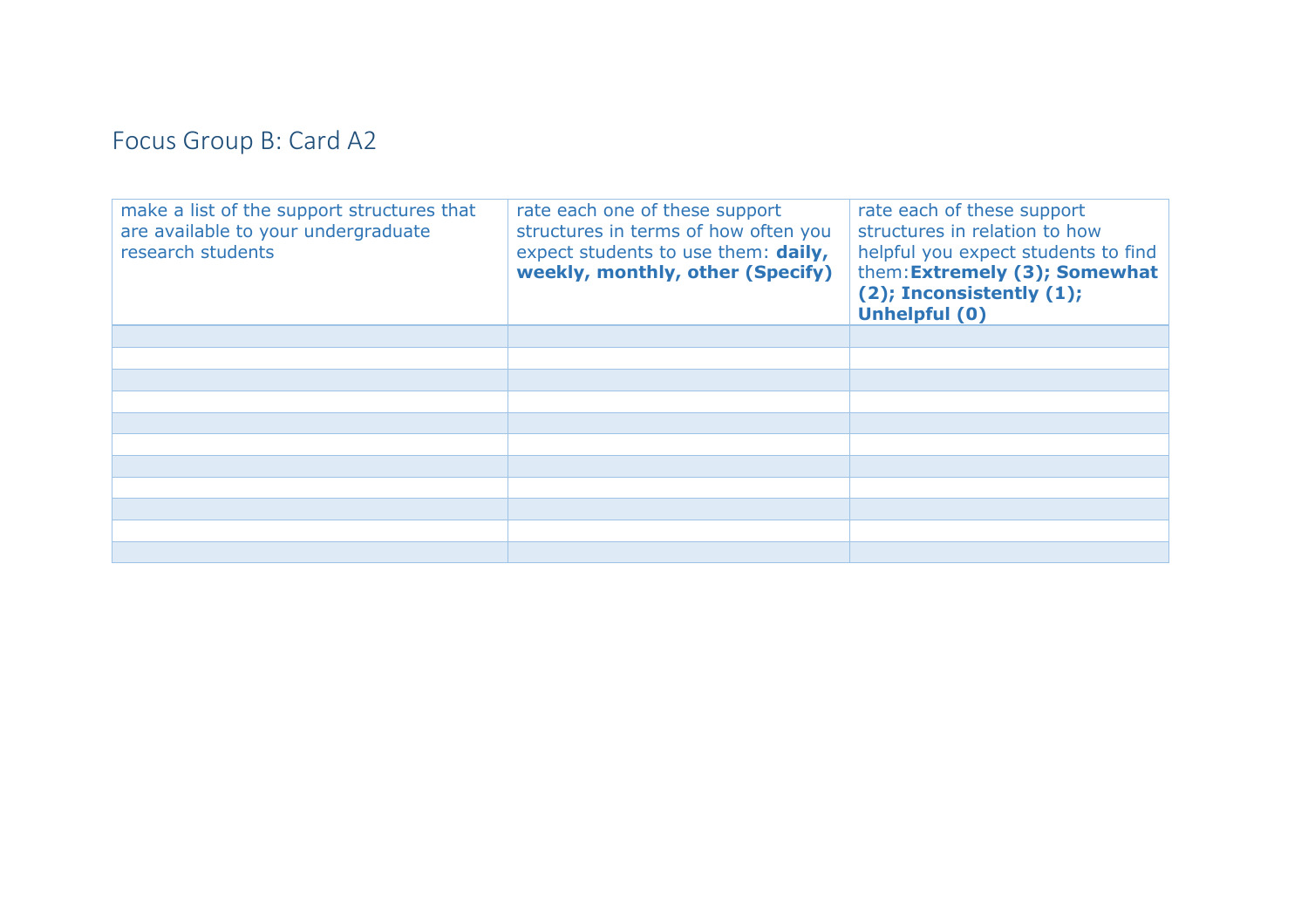Focus Group B: to what extent to do you agree with the following statements

please state your role: \_\_\_\_\_\_\_\_\_\_\_\_\_\_\_\_\_\_\_ (Strongly agree; Somewhat agree, Disagree)

| The role of an undergraduate dissertation supervisor is to | The success of a student's research project <b>depends</b> |
|------------------------------------------------------------|------------------------------------------------------------|
| guide the researcher through the process of                | entirely on the quality of the supervision that they       |
| undertaking a research project                             | receive                                                    |
| It is important that the supervisor should be an expert in | It is important that the supervisor should be an expert on |
| the broad area of the research                             | the specific topic of the research                         |